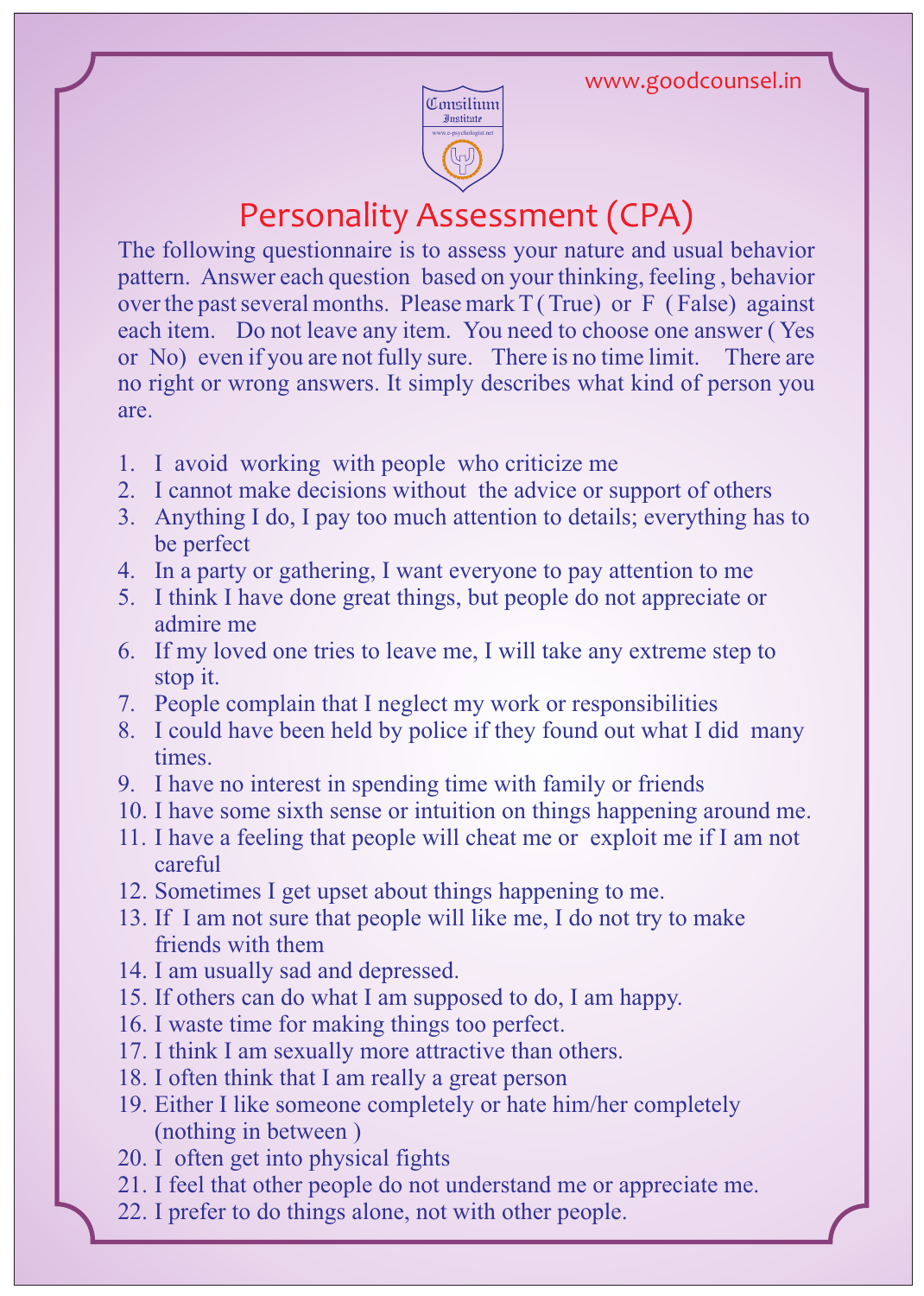- 23. I have the ability to know and predict what is going to happen in the future.
- 24. I am not sure if I can really trust the people that I know.
- 25. I often gossip about people when they are absent
- 26. I do not get too close with people if I am not sure that they will like me.
- 27. I am afraid that people will not support me if I disagree with them
- 28. I am not a perfect person, I make mistakes.
- 29. Work is most important for me, having fun or spending time with family is less important.
- 30. I show my emotions easily.
- 31. I am special, therefore only special people will understand or appreciate me.
- 32. Sometimes I wonder who I really am; what is my real nature?
- 33. I keep changing jobs and am not able to meet my expenses
- 34. I have no interest in sex.
- 35. People think I am mostly sad or angry
- 36. I can sense or feel things that other people cannot. This is a special ability.
- 37. I worry that others will use against me the things I tell them
- 38. I do not like some people
- 39. I am very sensitive and I worry about being criticized or rejected by others
- 40. Doing things independently without anyone's help is difficult for me.
- 41. I am more conscious of right and wrong than most people.
- 42. I criticize myself too much.
- 43. I try to get other's attention by using my physical appearance
- 44. I want to get more attention and compliments from people.
- 45. I have tried to hurt myself or to commit suicide.
- 46. I am impulsive, I do things without thinking through.
- 47. I do not have interest in many activities.
- 48. Even if I am saying things, people do not understand me properly
- 49. I do not like if supervisors or anyone telling me how I should do my job.
- 50. I try hard to understand the inner meaning of what people are saying.
- 51. I have never told a lie.
- 52. I am afraid to meet new people because I feel I am not good enough.
- 53. I do things that I really don't like just to make people like me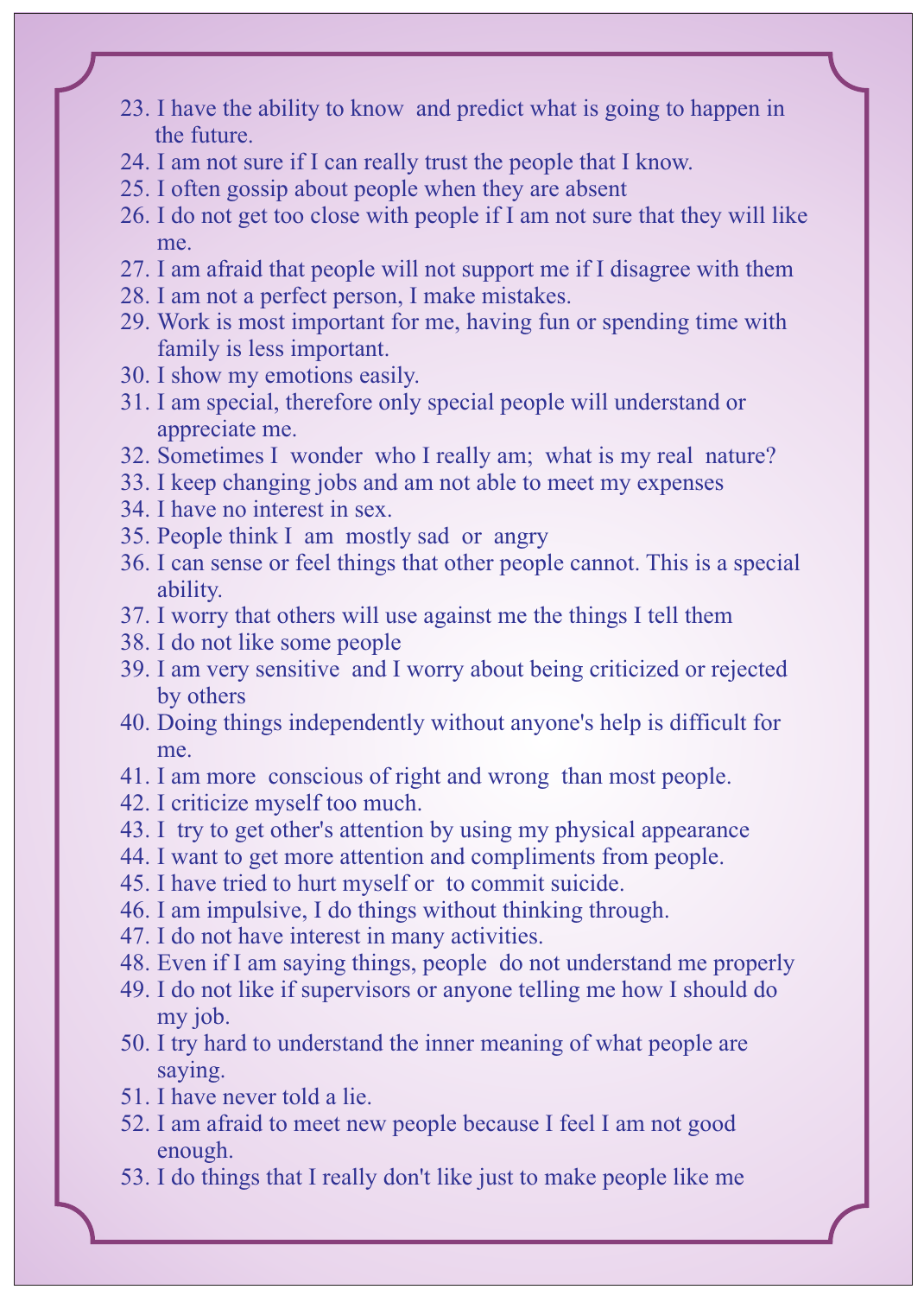- 54. I keep storing old, unwanted things because I simply cannot throw them out.
- 55. Although I talk a lot, people don't clearly understand me
- 56. I worry too much
- 57. I expect others to help me, but I usually don't do any favours for others
- 58. I get into bad moods very often.
- 59. I often tell lies, it comes naturally to me.
- 60. I am not interested in having close friends
- 61. I am very careful so that others do not take advantage of me.
- 62. If anyone hurts me, I never forgive or forget it.
- 63. I am jealous of those who are luckier than me
- 64. I don't care if a nuclear war actually took place
- 65. When I am alone, I feel helpless, unable to take care of myself
- 66. If others cannot do things the way I want, I will do I them myself.
- 67. I have the ability to present things in a dramatic way to impress on others.
- 68. Some people think I take advantage of others
- 69. I feel there is no meaning in life, life is dull.
- 70. I usually criticize others
- 71. I don't care what others have to say about me
- 72. Meeting people face to face is difficult for me
- 73. People think I am not sensitive about other people's feelings.
- 74. Seeing me people have the impression that I am weird or eccentric.
- 75. I enjoy doing risky things
- 76. I have lied a lot in this questionnaire.
- 77. I often complain about my problems or difficulties
- 78. I cannot control my anger. I have a bad temper.
- 79. Some people are jealous of me
- 80. Others can easily influence me or convince me.
- 81. I think I spend money very carefully, but people think I am cheap or stingy.
- 82. If there is an breakup in relationship, I will want to start another one immediately
- 83. My self-esteem is very low ( I think low about myself)
- 84. I see the negative side of things more than positives
- 85. If anyone insults me, I will rush to take vengeance
- 86. I am nervous when I am with new people
- 87. In new situations, I fear being embarrassed.
- 88. I am very scared of being left to care for myself
- 89. People complain that I am a very stubborn person
- 90. I am too serious in relationships even when my partner is not that serious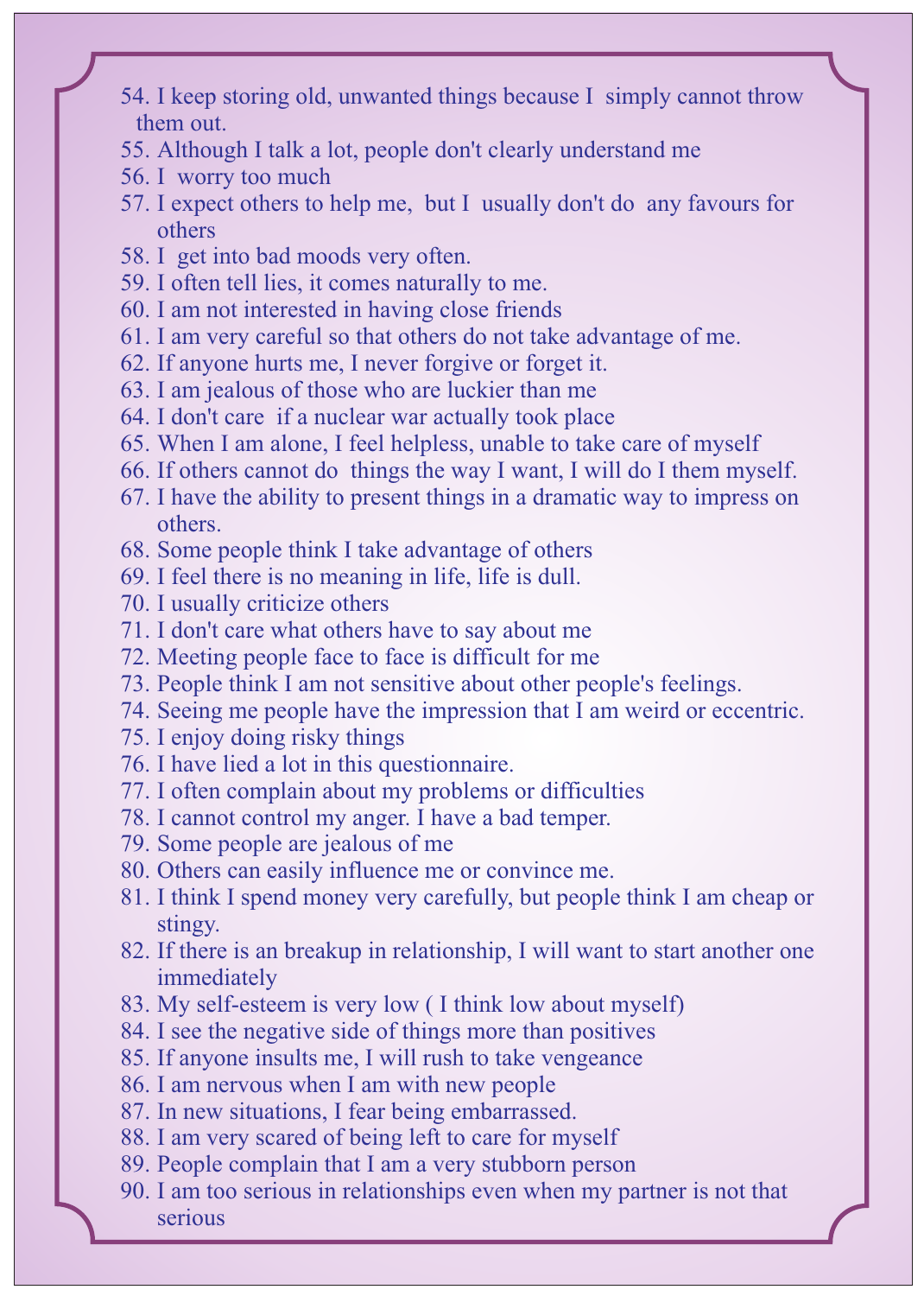- 91. One minute I may be nasty with someone, the next minute I may apologize and plead with him.
- 92. People think I am proud and look down upon others
- 93. When I am stressed, I doubt everyone and I do not know what I am doing.
- 94. I want to get what I want; if others get hurt in that process, I do not care.
- 95. I keep my distance from others
- 96. O often wonder whether my wife/ husband / friend has been cheating on me.
- 97. I feel guilty very often
- 98. I have done the following things on impulse, and it could have got me into trouble:
	- a) Spending more money than I have
	- b) Have sex with strangers
	- c) Drinking too much alcohol, beer etc
	- d) Using drugs
	- e) Uncontrolled, erratic eating
	- f) Driving recklessly as if "I don't care"

99.When I was a child ( before age 15), I have done the following things:

- (1) I was a bully in school
- (2) I used to start fights with other children
- (3) I used weapons in fights
- (4) I robbed or mugged people
- (5) I was physically cruel to people
- (6) I was physically cruel to animals
- (7) I forced someone to have sex with me
- (8) I have lied a lot
- (9) I walked out of home and stayed out overnight
- (10) I stole things from others
- (11) I set fire for fun
- (12) I broke windows or destroyed property
- (13) I used to skip class and go out
- (14) I broke into someone's car, house etc.